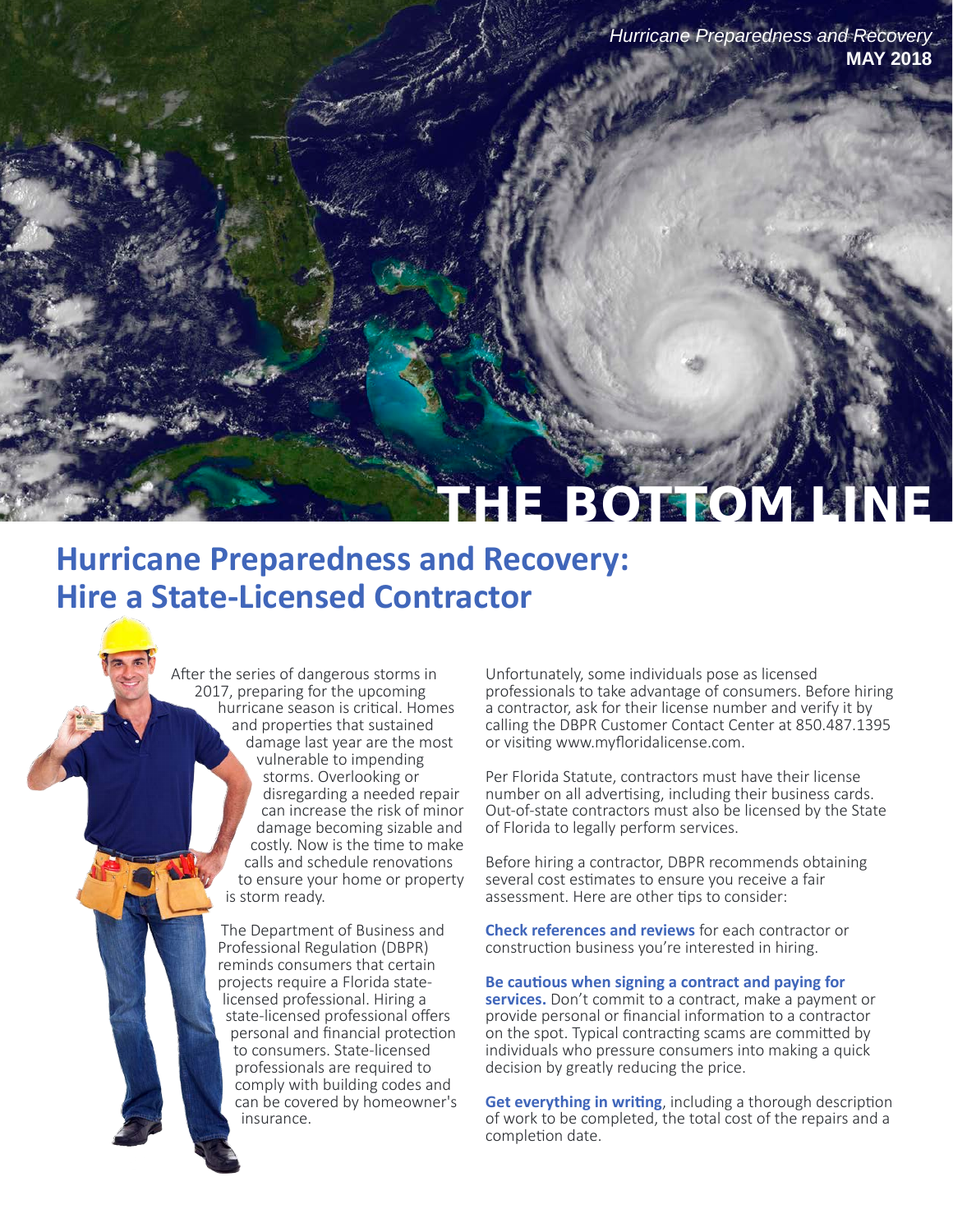### **DBPR, BBB offer Disaster Preparedness Resources**

DBPR and the Better Business Bureau joined forces to provide a one-stop resource page to help Floridians prepare for hurricane season. To access the page, visit the BBB website **[here](https://www.bbb.org/florida-hurricane-guide/)**.



Additionally, DBPR recently released a comprehensive hurricane guide that covers hurricane preparedness, what to do as a storm approaches, disaster recovery and other helpful hurricane-related resources.

Read the guide **[here](http://www.myfloridalicense.com/dbpr/documents/HurricaneGuide_web.pdf)**.

### **Hurricane Season Begins Next Month**

*Florida Department of Emergency Management*

The 2018 Atlantic Hurricane Season begins Friday, June 1 and ends Friday, November 30. Do you know the difference between a hurricane watch and a hurricane warning?



#### **Watch**

Issued 48 hours before the anticipated onset of tropical storm-force winds.

Hurricane conditions are possible in the watch area.

It's time to trigger your family's disaster plan and secure your home and belongings.

#### **Warning**

Issued 36 hours before the anticipated onset of tropical storm-force winds.

Hurricane conditions are expected in the warning area.

Complete proactive steps now and determine the safest place to wait out the storm.

### **When a License Is Required...It Pays to Know**

Before entering into a contract or working with a professional, ask to see their license or license number – then verify it at [www.](http://www.myfloridalicense.com/dbpr/) [myfloridalicense.com o](http://www.myfloridalicense.com/dbpr/)r on the free DBPR mobile app, available on iTunes and Google Play.

Please report suspected unlicensed activity to DBPR. Call 866.532.1440, email [ULA@myfloridalicense.com o](mailto:ULA@myfloridalicense.com)r use the DBPR mobile app.

| <b>Requires a License</b><br>(For compensation)                                                                                                                              | <b>Does Not Require a License</b><br>(Regardless of compensation)                                                                                                                              |
|------------------------------------------------------------------------------------------------------------------------------------------------------------------------------|------------------------------------------------------------------------------------------------------------------------------------------------------------------------------------------------|
| Build a carport or sunroom                                                                                                                                                   | Install a driveway or install<br>pavers/tile walkways                                                                                                                                          |
| Construct a roof                                                                                                                                                             | Install awnings that do not<br>become a fixed part of the<br>structure                                                                                                                         |
| Install a dishwasher (requires<br>connecting to drinking water)<br>or replace a hot-water heater                                                                             | Add a water filter onto a<br>faucet                                                                                                                                                            |
| Install a central air-<br>conditioning unit (requires<br>structural work and wiring)                                                                                         | Insert a plug-in A/C window<br>unit                                                                                                                                                            |
| Clean central air and heat<br>ducts (requires partial<br>disassembly of the system,<br>such as removal of air grills)                                                        | Change an A/C filter or<br>cleaning ducts that do not<br>require removal of the air grills                                                                                                     |
| Repair or replace swimming<br>pool pumps                                                                                                                                     | Clean swimming pool                                                                                                                                                                            |
| Perform plumbing work or<br>irrigation installation that<br>requires the contractor to<br>connect lines to potable<br>(drinking) water                                       | Install an above-ground pool<br>Install or repair irrigation<br>systems that have a back/<br>low preventer connected to<br>a potable (drinking) water<br>supply                                |
| Build a barn, metal building or<br>detached garage                                                                                                                           | Install prefabricated tool shed<br>less than 250 sq. ft. in size.<br>The shed may be up to 400<br>sq. ft. if it bears the insignia of<br>approval from the Department<br>of Community Affairs. |
| Remodel a home that requires<br>alteration or replacement of a<br>load-bearing wall                                                                                          | Paint, install cabinets, wood or<br>tile flooring and insulation                                                                                                                               |
| Installation or replacement<br>of drywall if the contract<br>also includes work on the<br>load-bearing part of the wall,<br>plumbing, electrical or air<br>conditioning work | Installation or replacement of<br>drywall if the contract does<br>not include other work on the<br>load-bearing part of the wall<br>or any plumbing, electrical or<br>air conditioning work    |